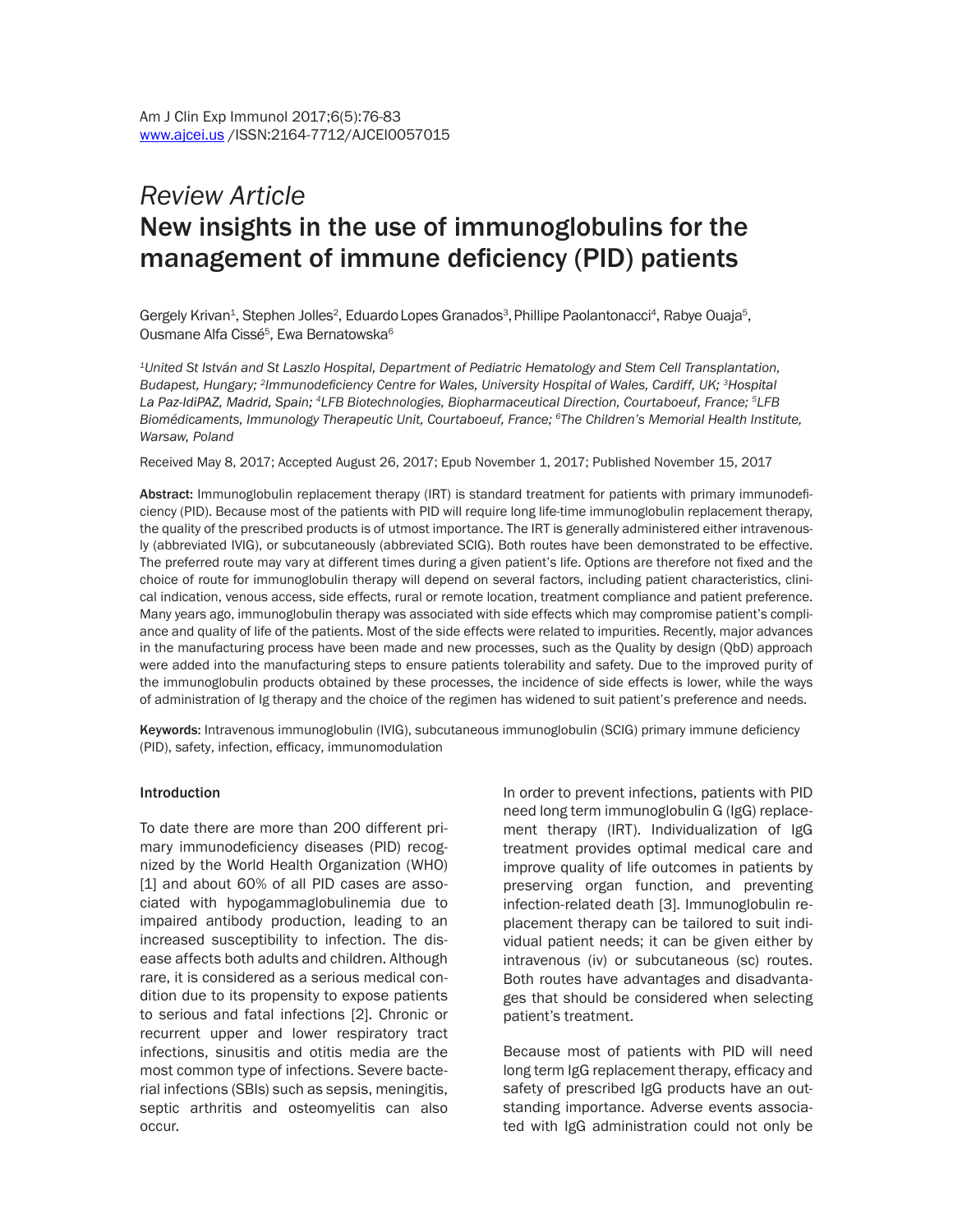|                                          | <b>IVIg</b>       | <b>SCIg</b>                                      | fSCIg                                            | Manual push               |
|------------------------------------------|-------------------|--------------------------------------------------|--------------------------------------------------|---------------------------|
| Venous access                            | Yes               | No.                                              | No.                                              | No                        |
| Max infusion rate                        | 300 mL/hr         | 40 mL/hr                                         | 160-300 mL/hr                                    | $1-2$ mL/min              |
| Max dose/hr                              | 30 g              | $6.4-8$ g/site                                   | 16-30 g                                          | NA.                       |
| Infusion time/month                      | 2.9 <sub>hr</sub> | 5-6 hr                                           | 2.7 <sub>hr</sub>                                | 3-6 hr                    |
| Training time for home 4-6 sessions over | 3-6 months        | 4-6 sessions over 1-6<br>weeks                   | 4-6 sessions over 2-6<br>months                  | 4 sessions over<br>4 days |
| Peak/trough variation                    | Large             | Minor (slightly more<br>with fortnightly dosing) | Intermediate, dependent<br>on treatment interval | Minor                     |
| Pump requirement                         | No.               | Yes                                              | Yes, high volume                                 | No.                       |

Table 1. Main differences between the different route of administrations of Immunoglobulins

disturbing for the patients but they could also impact patients' compliance and adherence to therapy. Today a key focus of IRT is to advance development in the manufacturing processes of IgG to ensure their purity and tolerability, while preserving their effectiveness.

The main objectives of the present review are 1) to discuss the treatment options with IRT for the individualization of care in patients with PID, 2) to provide new insights in the manufacturing processes of IVIG, 3) to describe the latest advances in IVIG purification process according to a Quality by design process (Qbd) and how this process improves safety and tolerability of IVIG in patients.

# *IRT for the management of patients with PID*

Immunoglobulin replacement therapy has been standard treatment for patients with PID since its first use by Burton in 1952 [4]. Since then, the choice of immunoglobulins has widened with different products and different routes of administration, making individualization of IRT possible nowadays.

PIDs are characterized by a clinically heterogeneous group of diseases, and not all PID patients will require the same treatment strategy with IgG substitution. The main goal of management of patients with PID is to establish the diagnosis and confirm the indication for a treatment by IRT. For those who require replacement therapy for PID, IRT has demonstrated a positive impact on patients' outcomes and on long term quality of life [5, 6]. This impact is particularly significant when the diagnosis of PID is made early and the IRT started before damages to organs occurs as reported in several surveys [7]; it has been shown that once the patients begin receiving IVIG on a regular basis their health status improves rapidly, their activity limitations drop significantly and their quality of life improves dramatically [7].

According to current guidelines [8, 9], IRT should be restricted to patients with confirmed hypogammaglobulinemia [total IgG or IgG subclasses reduced] with documented recurrent bacterial infections. The IRT is generally administered either intravenously (IVIG), or subcutaneously (SCIG). Both routes have been demonstrated to be effective [10]. IVIG infusions are usually given every three or four weeks. Although SCIG is typically administered weekly by infusion pump, administration by rapid push technique or more advanced technique such as facilitated (fSCIG) pre-infusion of recombinant human hyaluronidase (rHuPH20) may provide a greater convenience. Recent evidence suggests that the latter mode of administration is safe and effective [11, 12] while allowing administration every 2 to 4 weeks, similarly to IVIG, using only one or two sites.

Understanding the difference between these options helps clinicians in their decision of the best treatment option for a given patient (Table 1). While, the IV route results in an early peak of IgG immediately after the infusion, followed by a slow decline in antibody levels during the days that follow (half-life around 30 to 40 days), SCIG is absorbed more slowly into the bloodstream via the lymphatic system and requires more frequent administrations than IVIG; thus, a less variable steady-state IgG level is maintained, which eliminates the peaks and troughs that occur with monthly IVIG therapy.

There are advantages and disadvantages for each route (outlined in Table 2) and the preferred route may vary at different times during a given patient's life. Options are therefore, not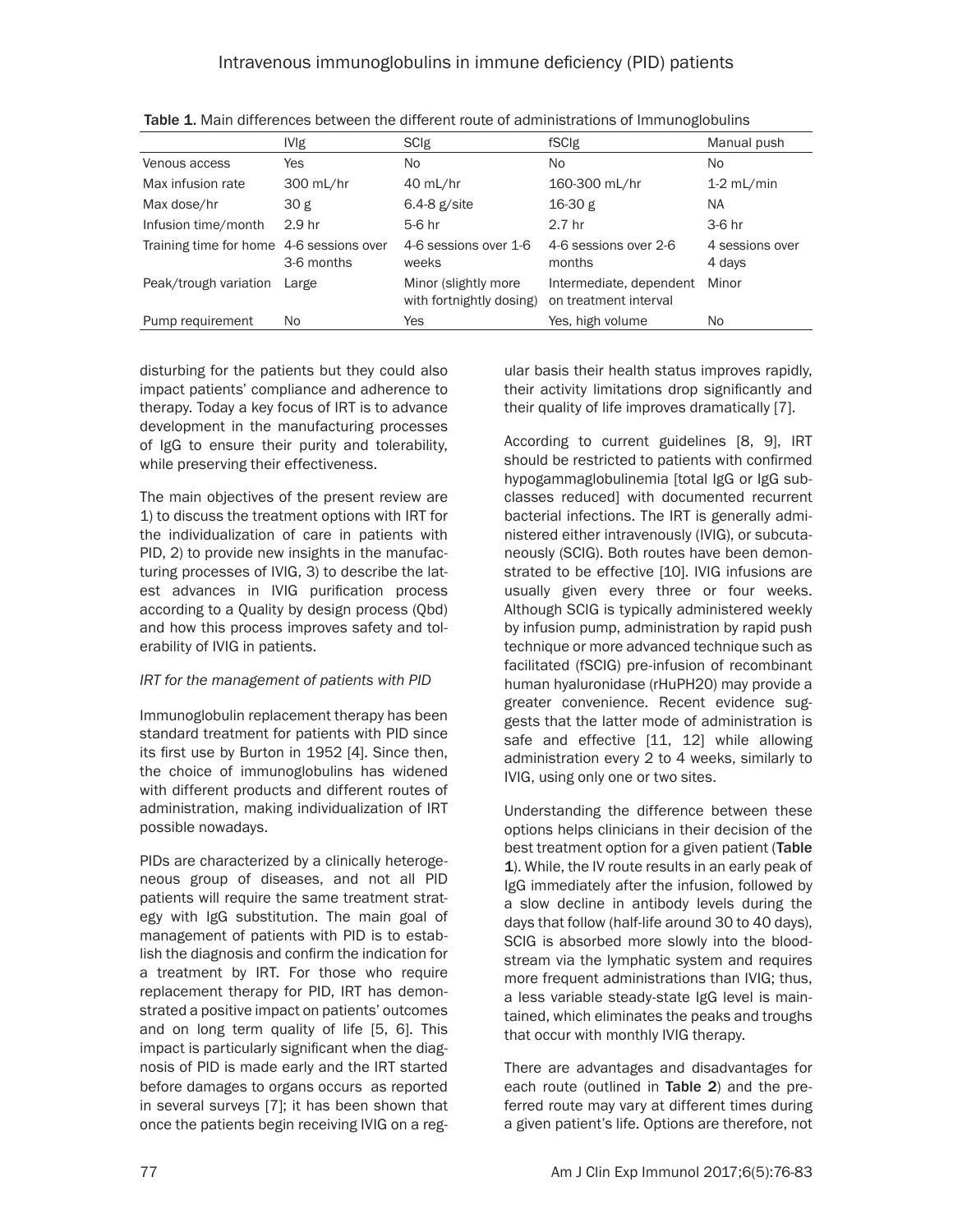| IV route                                                                                                         | Sub-cutaneous Route                                                                                 |
|------------------------------------------------------------------------------------------------------------------|-----------------------------------------------------------------------------------------------------|
| Advantages                                                                                                       |                                                                                                     |
| Shorter infusion times                                                                                           | Home-based therapy: greater                                                                         |
| Ability to give large volume by infusion and allows for intermittent dosing (every 3-4 weeks)                    | Independence/increase patient's autonomy IV access not possible                                     |
| Convenient when need to load quickly                                                                             | Preferred option if poor venous access, side effects with IVIG                                      |
| Allow for High dose indication (eg immunomodulation neurology, Weight, Higher Trough needed-XLA, bronchiectasis) | Flexibility (children, Travel, logistics and work considerations)                                   |
| Less needles                                                                                                     | Low risk of systemic side effects                                                                   |
| Less frequent infusions                                                                                          |                                                                                                     |
| Less involvement of the patient (does not require patient training)                                              |                                                                                                     |
| Disadvantages                                                                                                    |                                                                                                     |
| Requires venous access and trained personnel                                                                     | Relatively small volume of infusion, requires frequent dosing (at least once a week)                |
| Systemic side effects (less frequent with new highly purified IVIG)                                              | Difficult to maintain trough on maximal SCIg                                                        |
|                                                                                                                  | Ability to self-infuse requires patient reliability and compliance                                  |
|                                                                                                                  | Local side effects (swelling, induration, local inflammation, itch), which are usually<br>transient |

# Table 3. New generation IVIG manufacturing steps and role of each step according to the QbD approach

| <b>Process Platform</b>                          | Step number | Role of the step                  | Purification process step                                                        |
|--------------------------------------------------|-------------|-----------------------------------|----------------------------------------------------------------------------------|
| <b>Plasma Fractionation Process</b>              |             | Cryo separation                   | Removal of vWF/FVIII complex                                                     |
|                                                  |             | Ethanol fractionation             | Removal of immunoglobulins from albumin                                          |
| Immunoglobulin new generation (IGNG) process III |             | Caprilic acid fractionation       | Clearance of non-lg proteins (including procoagulant factors)                    |
|                                                  | IV          | Activated carbon depth filtration | Adsorption of caprylic acid                                                      |
|                                                  | V           | Ultrafiltration I                 | Final clearance of caprylic acid, Buffer exchange before chromatography          |
|                                                  | VI          | SD treatment                      | Inactivation of enveloped virus                                                  |
|                                                  | VII         | Anion exchange chromatography     | Clearance of IgA and IgM, Reduction of solvent and detergent                     |
|                                                  | VIII        | Affinity chromatography           | Depletion of anti-A and anti-B hemagglutinins                                    |
|                                                  | IX          | Filtration                        | Reduction of polymers and aggregates                                             |
|                                                  | Χ           | 20 nm Nanofiltration              | Retention of small viruses                                                       |
|                                                  | $X$  *      | Ultrafiltration                   | Final clearance of solvent and detergent, clearance of chromatography buffer     |
|                                                  | $XII*$      | Formulation and filtration        | Addition of excipients, 0.2 µm filtration of the Purified Bulk Starting Material |

\*Specific process steps for 5% or 10% IVIG.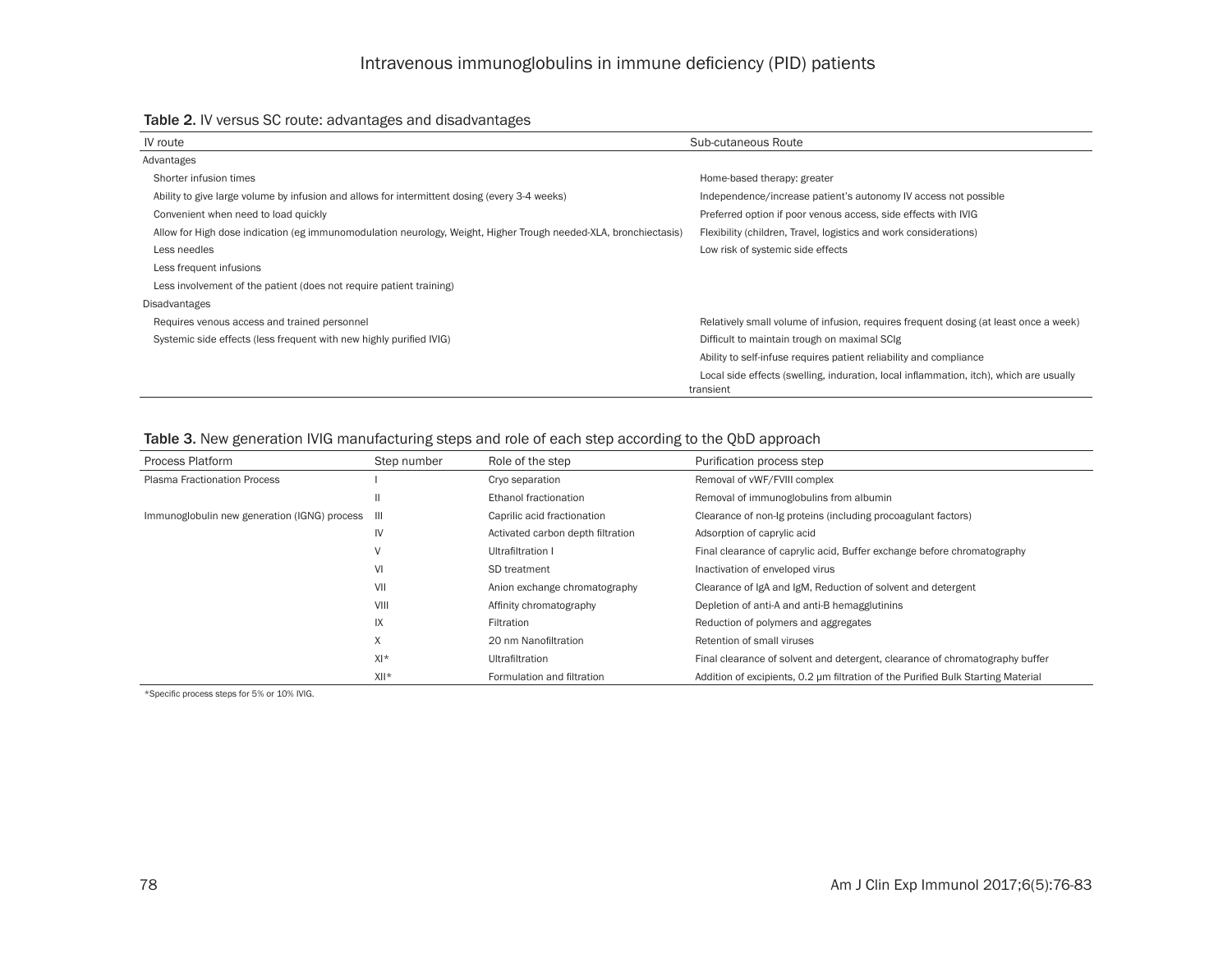fixed and the choice of route for IRT will depend on several factors, including patient characteristics, clinical indication, venous access, side effects, rural or remote location, treatment plan compliance, patient preference and life style [13].

While subcutaneous route may be attractive for some patients because of reduced side effects, flexibility and ease of administration, patient education and training at the initiation of SCIG therapy is required, and a follow up is necessary to ensure patient safety and effective treatment delivery. The IV route requires less frequent infusions, with the ability to give a large volume of IgG, which may be more appropriate in certain indications where higher doses are needed. Most patients tolerate IVIG very well. Infusions can be administered either in an outpatient clinic or, after tolerability and safety is demonstrated in the patient's own home. SCIG therapy is generally indicated for patients with limited venous access and/or who have systemic adverse reactions to IVIG.

# *Immunoglobulin therapy side effects and relation to product manufacturing process*

During IVIG replacement therapy in PID patients, adverse reactions may occur; these side effects are generally minor such as chills and fever, other side effects although rare, can be serious such as anaphylactic shock, thrombosis or hemolysis. Some of these side effects are related to the manufacturing process or the quality of the product such as the presence of impurities. Side effects that are related to impurities vary depending upon each IVIG purification process which is unique and specific to each product. Potential adverse events due to various constituents (e.g. Anti A/Anti B hemagglutinins, anti D, Polymers, IgA content, FXIa or other pro-coagulant proteins) can only be addressed if they are known and thus the strategic reduction of these within the manufacturing process is of utmost importance.

The Ig production process involves steps of fractionation and purification of plasma. Different methods for the purification of plasma and several approved methods for viral removal and inactivation are used by the immunoglobulin manufacturers. Each step in the processing of plasma may cause alterations in its protein structure and its biological activity. As a consequence, commercial preparations of Ig can differ in tolerability and efficacy related to protein structure and biological activity [14].

The WHO requirement for safety and quality of IVIG preparations was first established in 1982 [15]. Since then, the manufacturing processes of Ig have evolved and continuous improvement of analytical methods and manufacturing process for the development of highly purified human immunoglobulins is being performed in order to ensure that Ig are safe while maintaining their structural and functional integrity. One of the approach to enhance the quality of IgG products is the so called "Quality by design (QbD) approach" [16] which is a science and risk-based methodology for product and process development. The targeted product profile is implemented through a manufacturing process of IVIG designed with each process step built to ensure product quality. For IVIG, the critical steps (see Table 3) include removal of activated coagulation factors to reduce the risk of thrombogenic adverse events, removal of IgA to avoid immune responses in patients deficient in IgA; removal of anti-A and Anti-B hemagglutinins to avoid adverse events on patients of blood groups A, B or AB, reduction of aggregates to avoid adverse events through complement activation and reduction of potential adventitious and non-adventitious agents by precipitation or chromatography and the use of dedicated steps such as solvent and detergent treatment and nanofiltration that contribute to reduce even more the risk of disease transmission and enhance biological safety of IVIG. The solvent/detergent technique is effective against enveloped viruses, while nanofiltration removes both enveloped and non-enveloped viruses e.g. parvovirus B19 and hepatitis A [18]. These methods have been shown to preserve the structural functions of the IgG while enhancing the tolerability and the quality of the IgG product [19].

In the recent years, companies developed liquid solutions ready-to-use with higher concentrates of Ig such as 100 mg/mL solutions (10%) with a low pH that favors the stability of the product (pH: 4.3 to 5.0). Up to date 10% liquid formulations offer advantages because of their optimal pH, glycine or proline stabilizers, low sodium content, and physiological osmolality. They are also more convenient for the patient and health care provider for their ease of prep-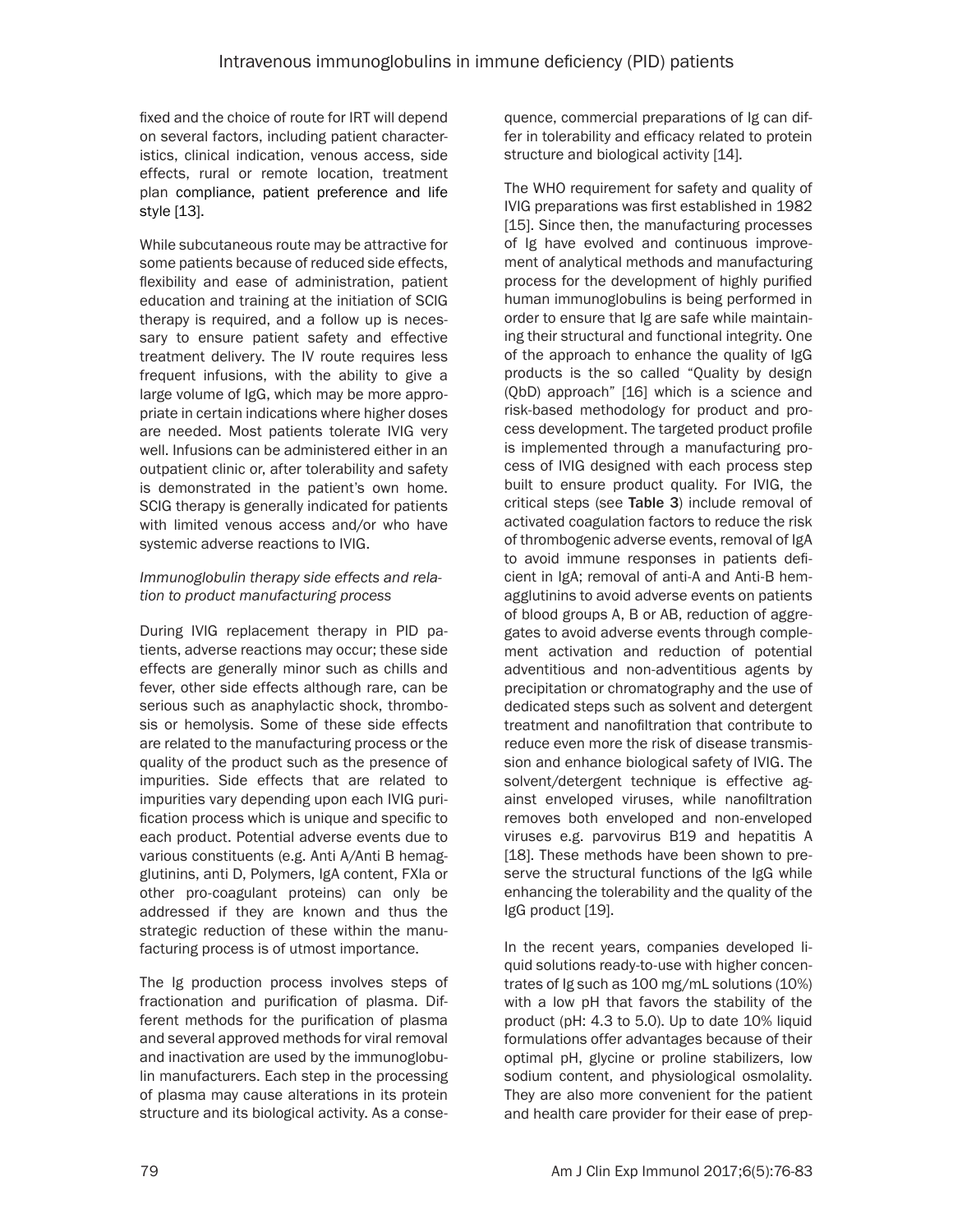|                                                                      | Pediatric (2-17) | Adults ( $\geq$ 18)       | All      |  |
|----------------------------------------------------------------------|------------------|---------------------------|----------|--|
|                                                                      | $N = 26$         | $N = 36$                  | $N = 62$ |  |
| Nb of SBIs                                                           | O                | 1                         | 1        |  |
| Patient-year                                                         | 26.37            | 31.37                     | 57.74    |  |
| SBI rate/patient/year                                                | 0.000            | 0.032                     | 0.017    |  |
| Two-sided 98% CI                                                     | 0.000, 0.175     | 0.000. 0.212 0.000. 0.115 |          |  |
| One-sided <i>p</i> -value                                            |                  |                           | < 0.001  |  |
| ODL Oradinary learned at the cattering of the confidence of the most |                  |                           |          |  |

SBI: Serious bacterial infections; CI: confidence interval.

aration and administration and short infusion duration [20].

# *Safety and efficacy of a new highly purified IVIG in the management of patients with PID*

LFB has designed a novel purification process (the IGNG platform) based on the QbD approach for eliminating or reducing impurities in order to reduce the occurrence of adverse events, whilst maintaining the structural and functional integrity of IgG, and ensuring a constant batch to batch product quality based on a clear knowledge of the process limits and a justified control strategy. ClairYg®, 5% liquid preparation licensed in France and other international markets, was the first product developed from the IGNG platform. Based on this experience, a 10% liquid IVIG (IQYMUNE®) has also been developed. ClairYg® and IQYMUNE® share the same purification process with a different formulation, 5% and 10% respectively. The characteristics of these highly purified IVIG include the following: all IgG functionalities are preserved with IgG purity > 98%, low levels of IgA  $(\leq 28 \text{ µg/mL})$ , low level of anti-A and anti-B hemagglutinins (8 to 16 and 4 to 8, respectively, expressed as the inverse of the dilution), no detected activated factor XI (< 1.3 mIU/ml) or any pro-coagulant activity, use of 20 nm nanofiltration and Solvent/Detergent treatment, are Saccharose- and maltose-free (stabilizer: glycine and polysorbate 80) formulated product at acidic pH (pH  $4.8 \pm 0.2$ ).

Here we report the results of a clinical trial testing the 10% ready- to-use liquid highly purified IVIG (nanofiltration 20 nm) (LFB biotechnologies) IQYMUNE® in patients with PID. In this open label, multicentric and prospective study, 62 patients with the diagnosis of X-linked agammaglobulinemia (XLA, n=20) or common variable immunodeficiency (CVID, n=42), were enrolled to receive, IQYMUNE® at dose between 0.2 and 0.8 g/kg every 21 or 28 days for 12 months. Patients had to be either naïve or previously treated with IVIG with stable dose of IVIG with at least 3 IgG through levels  $\geq 4$ g/L within the last 6 months prior to study entry. The primary efficacy endpoint was the annualized number of serious bacterial infections (SBIs) per year as defined by

the EMA guideline on the clinical investigation of IVIG (EMA/CHMP/BPWP/94033/2007) [17], which recommends including at least 40 evaluable patients (20 adults and 20 children) for efficacy with a subgroup of 20 adult patients for PK analysis. This sample size was considered to allow at least an 80% power to reject the null hypothesis that the number of SBIs per patient and per year will be greater or equal to one with a type I error of 0.01 (one-sided test). It was assumed that the number of SBIs had a Poisson distribution. The model used to complete the primary analysis was an exact one-sided onesample Poisson test at significance level 0.01. The following hypotheses were tested: H0: per patient-year rate of SBIs > 1, H1: per patientyear rate of SBIs < 1. The maximum likelihood estimator, the associated 2-sided 98% CI and the one-sided *p*-value of the exact test was provided. The null hypothesis was rejected if the upper bound of the CI was  $\leq$  1. The point estimates and CIs were presented by age group. Main secondary endpoints were annualized rate of all infections and infection-related parameters (absence from school or work, hospitalization, antibiotic treatment) and safety and tolerability.

There were 26 children and 36 adults enrolled, median age of children population was 11.5 years (range: 2-17), and median age of adult patients was 40 years (range: 18-61). A total of 56 patients were pretreated (56 IVIG, one SCIG) and 4 were Ig therapy naïve. Overall, the median baseline serum IgG through level was 5.78 g/L (range: 0.45-9.99) and the mean number of serious bacterial infections (SBIs) in the previous year was 8 (12.9). In terms of efficacy, only one SBI (*Acinetobacter* bacteremia) was reported in a 24-year-old male CVID patient. This SBI occurred in a context of a very low IgG trough level (2.47 g/L) explained by an aggravation of a chronic enteropathy with protein loss.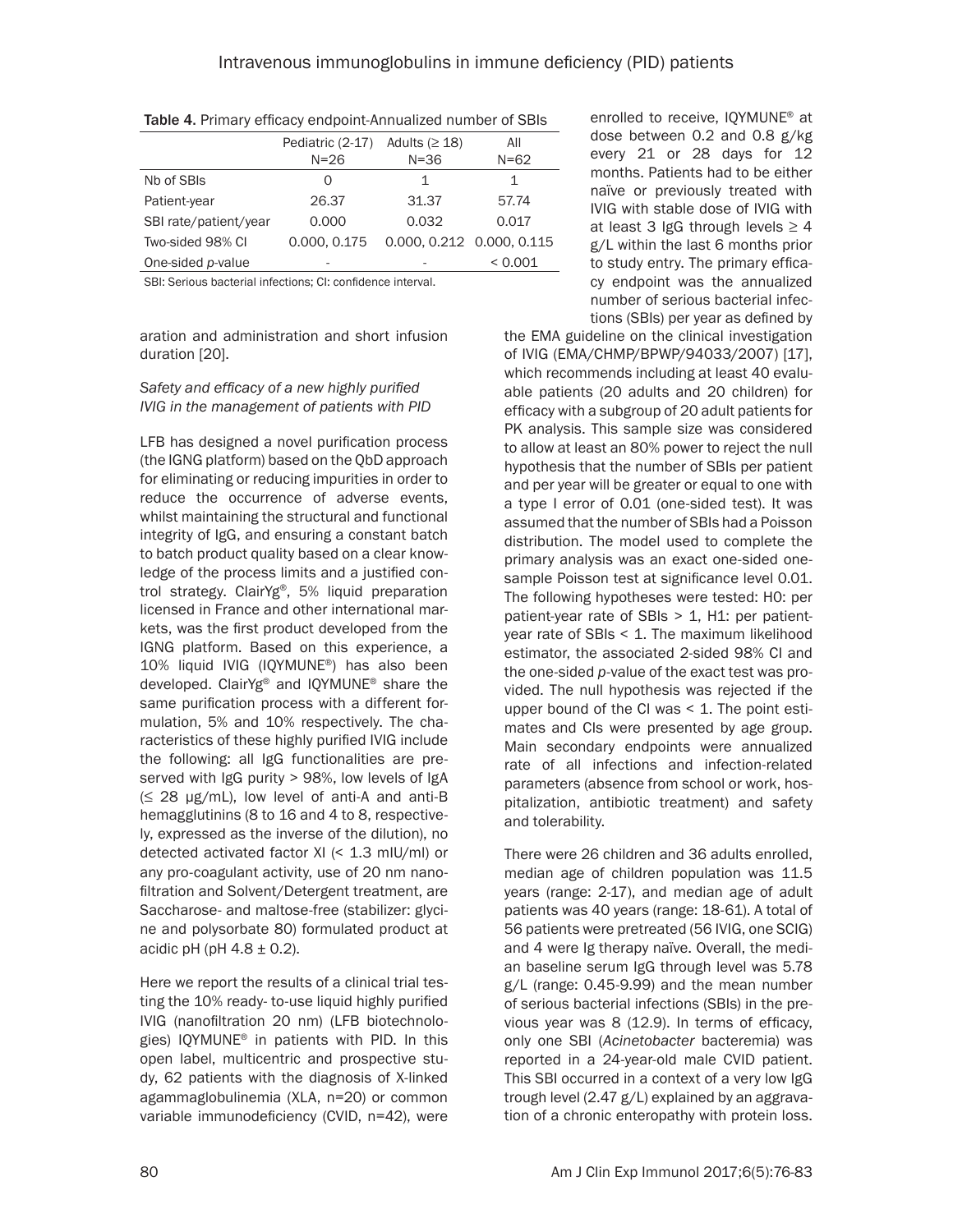|                                                                        | All              |
|------------------------------------------------------------------------|------------------|
|                                                                        | $N = 62$         |
| Infections                                                             |                  |
| Number of infections (nb of patients)                                  | 228(51)          |
| Median annualised number of infections/patient (nb/year) [min-max]     | $3.0$ [0.0-14.9] |
| [95% IC]                                                               | [2.88; 4.71]     |
| Infections with antibiotic use                                         |                  |
| Number of infections (nb of patients)                                  | 131 (38)         |
| Median annualized nb of days of antibiotics (days/year) [min-max]      | 7.5 [0.0-120.8]  |
| [95% IC]                                                               | [12.7; 26.3]     |
| Hospitalizations due to infection                                      |                  |
| Number of hospitalizations (nb of patients)                            | 6(5)             |
| Median annualized nb of days/patient [min-max]                         | $0.0$ [0.0-17.7] |
| [95% IC]                                                               | [0.05; 1.73]     |
| Absence from work or school due to infections                          |                  |
| Number of absence (nb of concerned patients)                           | 15(8)            |
| Median annualized nb of days of absence/patient (days/year) [min-maxi] | $0.0$ [0.0-20.0] |
| 195% IC1                                                               | [0.09; 1.93]     |
| nh: numhar                                                             |                  |

Table 5. Secondary efficacy endpoint-Infection associated parameters

nb: number.

The patient completely recovered without any sequelae following antibiotic therapy. No SBI was reported in the pediatric population (Table 4).

Overall, the annualized number of SBI was 0.017 per patient (95% CI: 0.00; 0.115), which was significantly lower than the predefined threshold of 1.0 infection/patient/year) required by EMA guidelines ( $p < 0.001$ ). These results are also in line with the literature ranging from 0.0 to 0.08 [17].

Regarding secondary endpoints, overall, 228 infections were reported in 51/62 patients (82.3%), corresponding to a mean of 3.79 infections per patient/year, in line with the average range reported with other IVIGs [21, 22]. Infections were more frequent in the pediatric population (133 in 26 patients [100% of pediatrics]) than in adults (95 in 25 patients [69.4% of adults]). The difference in the rate of infections between pediatric and adult was expected. Usually, pediatric patients have more infections due to their childhood environment. As expected in the context of PID, most infections involved the respiratory tract; most frequently ones being bronchitis (30 infections in 24.2% of the patients), chronic sinusitis (28 infections in 14.5% of the patients), nasopharyngitis (26 infections in 22.6% of the patients), and upper respiratory tract infections (18 infections in

17.7% of the patients). Moreover, less infections were observed when IgG trough level was > 8 g/L (18.6% vs. 26.3% when IgG level ≤ 8 g/ dL, p=0.01).

Table 5 summarizes infection-associated parameters (infections, infections with use of antibiotics, hospitalization due to infection, and absence from work or school). As shown in the table, the rate of missed work or school days was low (8 patients for a total of 15 days). The annual number rate of days with use of antibiotics per patient of 7.5 [95% IC: 12.7; 26.3]. Only five patients spent a total of 15 days at hospital due to infection. These results are comparable with the literature data on IVIG replacement therapy in patients with PID [21, 22].

Mean IgG trough levels in the total population over the period from the  $6<sup>th</sup>$  infusion to the end of treatment was 7.76 g/L while the mean IQYMUNE® dose was 0.60 g/kg over the same period. Mean maximum infusion rate per patient (N=62) was 6.10 mL/kg/h [min-max 1.00-8.00]. A total of 43.5% of patients (27/62) received at least one infusion at the maximum flow rate of 8 mL/kg/h. No patients received infusion at a rate > 8 mL/kg/h.

In terms of safety, thromboembolic events, renal complications, anaphylactic reactions or hemolysis were not reported. Headache, chills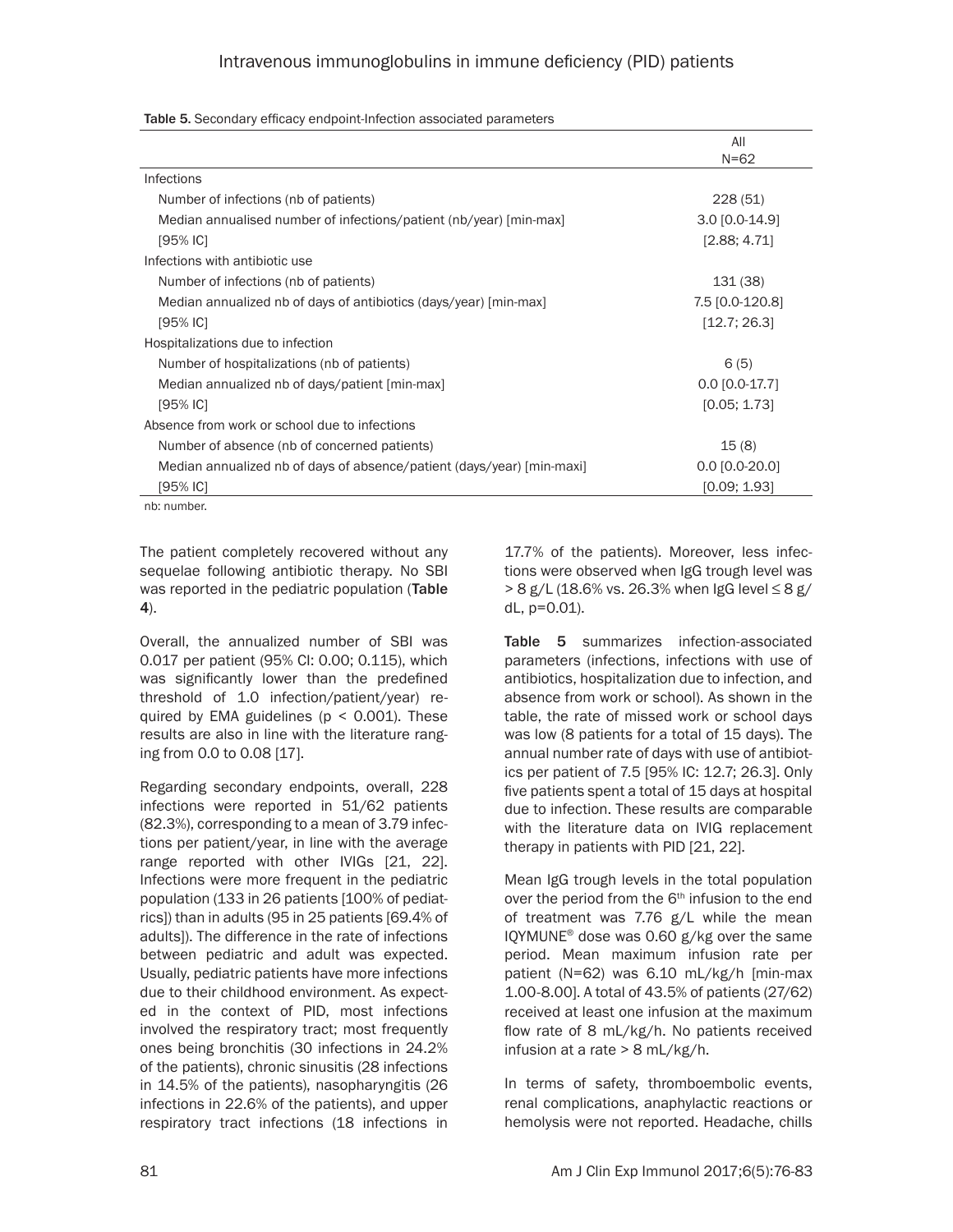and pyrexia were the most commonly reported treatment-emergent adverse events, occurring in 25.8%, 14.5% and 12.9% of the patients, respectively. Of note, a total of 15 episodes of neutropenia were reported in 8 patients (11.3%). All neutropenia episodes were diagnosed during infusion or within 72 h after infusion, based on post-infusion blood samples, all episodes were of mild or moderate intensity and resolved spontaneously. These findings are consistent with the literature; neutropenia can occur following IVIG administration and is usually transient without any increase in the rate of infection.

## **Conclusion**

Immunoglobulin replacement therapy is a cornerstone of the treatment of patients with PID. Continuous improvement in the process of development of human Ig allows the delivery of highly purified and effective Ig products. Advances in the mode of immune globulin administration, offer the possibility to individualise this life-long therapy based on the patients clinical need and personal choices.

#### Disclosure of conflict of interest

None.

Adress correspondence to: Dr. Gergely Krivan, United St István and St Laszlo Hospital, Dept. of Pediatric Hematology and Stem Cell Transplantation, Budapest, Hungary. Tel: +36309330260; Fax: +3614558226; E-mail: [krivang@hu.inter.net](mailto:krivang@hu.inter.net)

#### References

- [1] Al-Herz W, Bousfiha A, Casanova JL, Chatila T, Conley ME, Cunningham-Rundles C, Etzioni A, Franco JL, Gaspar HB, Holland SM, Klein C, Nonoyama S, Ochs HD, Oksenhendler E, Picard C, Puck JM, Sullivan K, Tang ML. Primary immunodeficiency diseases: an update on the classification from the International Union of Immunological Societies Expert Committee for Primary Immunodeficiency. Front Immunol 2014; 5: 2-33.
- [2] Slatter MA, Gennery AR. Clinical immunology review series: an approach to the patient with recurrent infections in childhood. Clin Exp Immunol 2008; 152: 389-396.
- [3] Lucas M, Lee M, Lortan J, Lopez-Granados E, Misbah S, Chapel H. Infection outcomes in patients with common variable immunodeficiency disorders: relationship to immunoglobulin

therapy over 22 years. J Allergy Clin Immunol 2010; 125: 1354-60.

- [4] Burton OC. Agammaglobulinemia. Pediatrics 1952; 9: 722-728.
- [5] Roifman CM, Berger M, Notarangelo LD. Management of primary antibody deficiency with replacement therapy: summary of guidelines. Immunol Allergy Clin North Am 2008; 28: 875- 876.
- [6] Yong PL, Boyle J, Ballow M, Boyle M, Berger M, Bleesing J, Bonilla FA, Chinen J, Cunninghamm-Rundles C, Fuleihan R, Nelson L, Wasserman RL, Williams KC, Orange JS. Use of intravenous immunoglobulin and adjunctive therapies in the treatment of primary immunodeficiencies: a working group report of and study by the Primary Immunodeficiency Committee of the American Academy of Allergy Asthma and Immunology. Clin Immunol 2010; 135: 255-263.
- [7] Boyle M L and Scalchunes C. Impact of intervenous immunoglobulin (IVIG) treatment among patients with primary immunodeficiency diseases. Pharmaceuticals Policy and Law 2008; 10: 133-146.
- [8] Orange JS, Hossny EM, Weiler CR, Weiler, CR, Ballow M, Berger M, Bonilla FA, Buckley R, Chinen J, El-Gamal Y, Mazer BD, Robert P, Nelson RP, Patel HD, MD, Secord E, Sorensen RU, Wasserman RL and Cunningham-Rundles C; Primary Immunodeficiency Committee of the American Academy of Allergy, Asthma and Immunology. Use of intravenous immunoglobulin in human disease. A review of evidence by members of the primary immunodeficiency Committee of the American Academy of Allergy, Asthma and Immunology. J Allergy Clin Immunol 2006; 117 Suppl: S525-553.
- [9] Subbarayan A, Colarusso G, Hughes SM, Gennery AR, Slatter M, Cant AJ, Arkwright PD. Clinical features that identify children with primary immunodeficiency diseases. Pediatrics 2011; 127: 810-816.
- [10] Chapel HM, Spickett GP, Ericson D, Engl W, Eibl MM and Bjorkander J. The comparison of the efficacy and safety of intravenous versus subcutaneous immunoglobulin replacement therapy. J Clin Immunol 2000; 20: 94-100.
- [11] Wasserman RL, Melamed I, Kobrynski L, Puck J, Gupta S, Doralt J, Sharkhawy M, Engl W, Leibl H, Gelmont D and Yel L. Recombinant human hyaluronidase facilitated subcutaneous immunoglobulin treatment in pediatric patients with primary immunodeficiencies: longterm efficacy, safety and tolerability. Immunotherapy 2016; 8: 1175-1185.
- [12] Ponsford M, Carne E, Kingdon C, Joyce C, Price C, Williams C, El-Shanawany T, Williams P, Jolles S. Facilitated subcutaneous immuno-